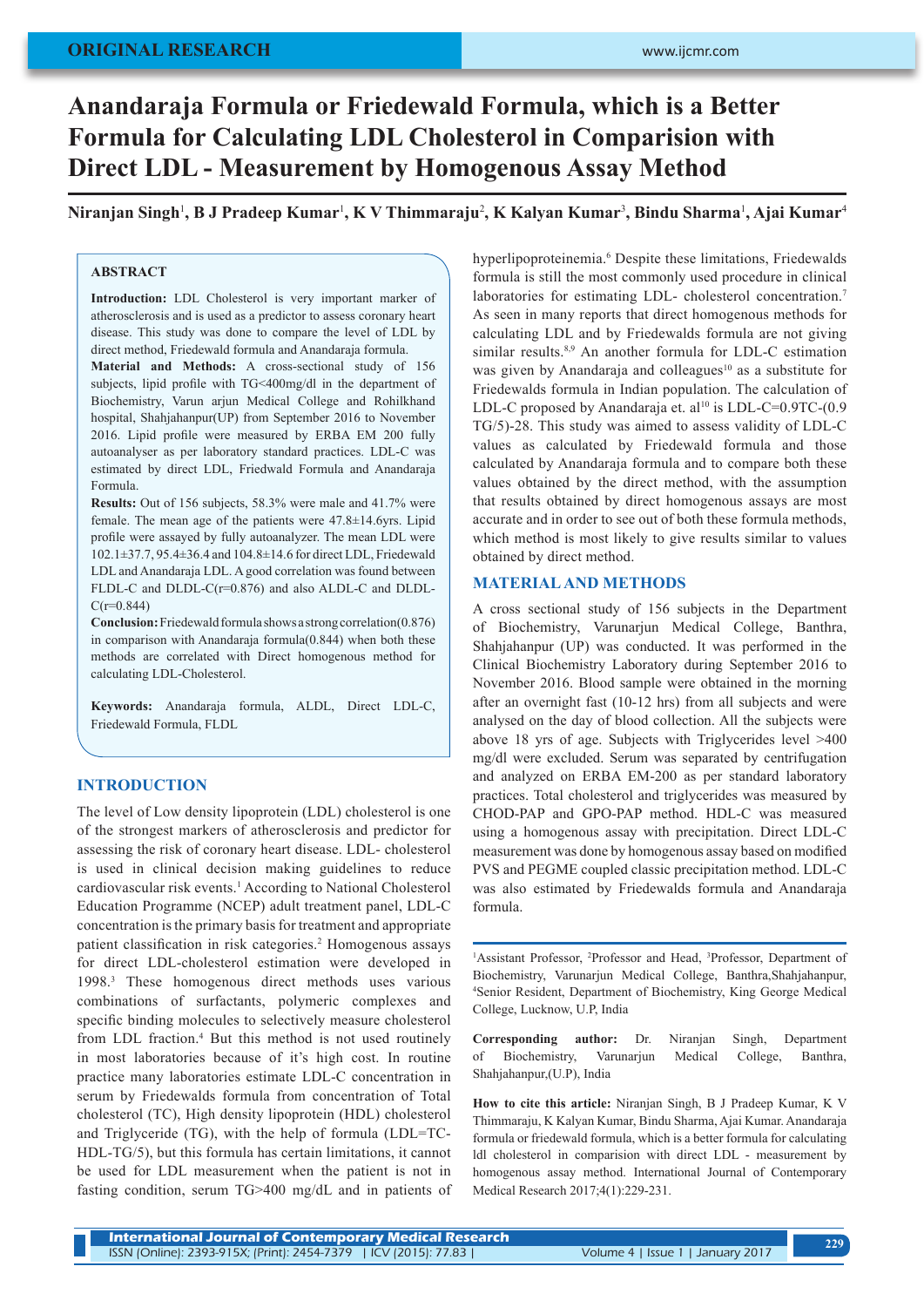#### **STATISTICAL ANALYSIS**

SPSS version 15.0 was used for the statistical analysis. Descriptive statistics like mean and percentages were used for the data analysis.

## **RESULTS**

Table 1 shows that the total number of patients, 58.3% was male and 41.7% were females. The mean age of the patient was 47.8±14.6yrs. The mean and SD values of Total cholesterol, Triglycerides, HDL, Direct LDL, Friedwald formula of LDL and Anandaraja LDL are 178.8±45, 156.7±68.5, 52.10±11.7, 102.1±37.7, 95.4±36.4 and 104.8±36.2 respectively. The correlation value between Freidewald formula of LDL Vs Direct LDL is 0.876 and Anandaraja formula of LDL Vs Direct LDL cholesterol was 0.844. Both are good correlation. The calculated formula underestimates LDL by -6.7mg/dl by Friedewald formula and overestimates LDL by 2.7 mg/dl by Anandaraja formula in comparison to Direct Method as shown in Table - 2. In Table - 3 shows that the comparison of measured LDL-C vs calculated LDL-C by Friedewald formula and Anandaraja formula at different level of Triglycerides level. No statistical significant difference was observed at different levels of Triglycerides. There was underestimation of calculated LDL at all levels of triglycerides with Friedewald formula method, and this underestimation was measured maximum at TG levels of 201-400 mg/dl. Mean difference between FLDL and DLDL was highest (24.3mg/dl) at TG level of 201-400 mg/dl and least (0.96mg/dl) at TG level 101-150. But an overestimation of LDL-C was seen while using Anandaraja formula method except to underestimation of 15.82 at TG level of 201-400mg/dl

| <b>Total number of patients</b>                                      | 156              |  |
|----------------------------------------------------------------------|------------------|--|
| Number of Male                                                       | 91               |  |
| Number of Female                                                     | 65               |  |
| Mean age of patients                                                 | $47.8 \pm 14.6$  |  |
| Mean $\pm$ SD serum TC(mg/dL)                                        | $178.8 \pm 45$   |  |
| Mean $\pm$ SD serum TG(mg/dL)                                        | $156.7 \pm 68.5$ |  |
| Mean $\pm$ SD serum HDL(mg/dL)                                       | $52.10 \pm 11.7$ |  |
| Mean $\pm$ SD serum D-LDL(mg/dL)                                     | $102.1 \pm 37.7$ |  |
| Mean $\pm$ SD serum F-LDL(mg/dL)                                     | $95.4 \pm 36.4$  |  |
| Mean $\pm$ SD serum A-LDL(mg/dL)                                     | $104.8 \pm 36.2$ |  |
| <b>Table-1:</b> Various parameters of Study Subjects (Mean $\pm$ SD) |                  |  |

while at all other TG levels overestimated.

### **DISCUSSION**

The important finding of our present study is that Friedewald formula tends to underestimate LDL-C all levels of Triglyceride while Anandaraja formula overestimates LDL-C at triglyceride level upto 200mg/dl while it underestimates LDL-C at TG level 201-400mg/dl. LDL-C estimation is essential for assessing the risk of various cardiac diseases and for treatment of dyslipidemias. Vander Heul-Nieuwenhuijsen et al and Tighe DA, Ockene IS et al found that LDL-C calculated by Friedewald



**Figure-1:** Scatter plot between DLDL and FLDL



**Figure-2:** Scatter plot between DLDL and ALDL

|                                                          | Mean $\pm$ SD (mg/dL) | Mean difference $(mg/dL)$ | Correlation (r) | p value |
|----------------------------------------------------------|-----------------------|---------------------------|-----------------|---------|
| FLDL-C vs DLDL-C                                         | $95.4 \pm 36.4$       | $-6.7$                    | 0.876           |         |
|                                                          | VS                    |                           |                 |         |
|                                                          | $102.1 \pm 37.7$      |                           |                 |         |
| ALDL-C vs DLDL-C                                         | $104.8 \pm 36.2$      | 2.7                       | 0.844           | .525    |
|                                                          | VS                    |                           |                 |         |
|                                                          | $102.1 \pm 37.7$      |                           |                 |         |
| <b>Table-2:</b> Paired sample statistics and correlation |                       |                           |                 |         |

| $TG$ level(mg/dL)                                                          | <b>FLDL</b> vs DLDL        | <b>FLDL</b> vs DLDL p value | <b>ALDL</b> vs DLDL mean | <b>ALDL</b> vs DLDL p value |
|----------------------------------------------------------------------------|----------------------------|-----------------------------|--------------------------|-----------------------------|
|                                                                            | mean difference( $mg/dL$ ) |                             | difference(mg/dL)        |                             |
| TG < 100                                                                   | -5.5                       | .388                        | 6.2                      | .320                        |
| TG 101-150                                                                 | $-0.96$                    | .848                        | 8.8                      | .09                         |
| TG 150-200                                                                 | $-4.03$                    | .621                        | 3.07                     | 711                         |
| TG 201-400                                                                 | $-24.3$                    | .09                         | $-15.82$                 | .263                        |
| <b>Table-3:</b> Mean difference and p value at various Triglyceride levels |                            |                             |                          |                             |

| 230 | <b>International Journal of Contemporary Medical Research</b> |                                              |
|-----|---------------------------------------------------------------|----------------------------------------------|
|     | Volume 4   Issue 1   January 2017   ICV (2015): 77.83         | ISSN (Online): 2393-915X; (Print): 2454-7379 |